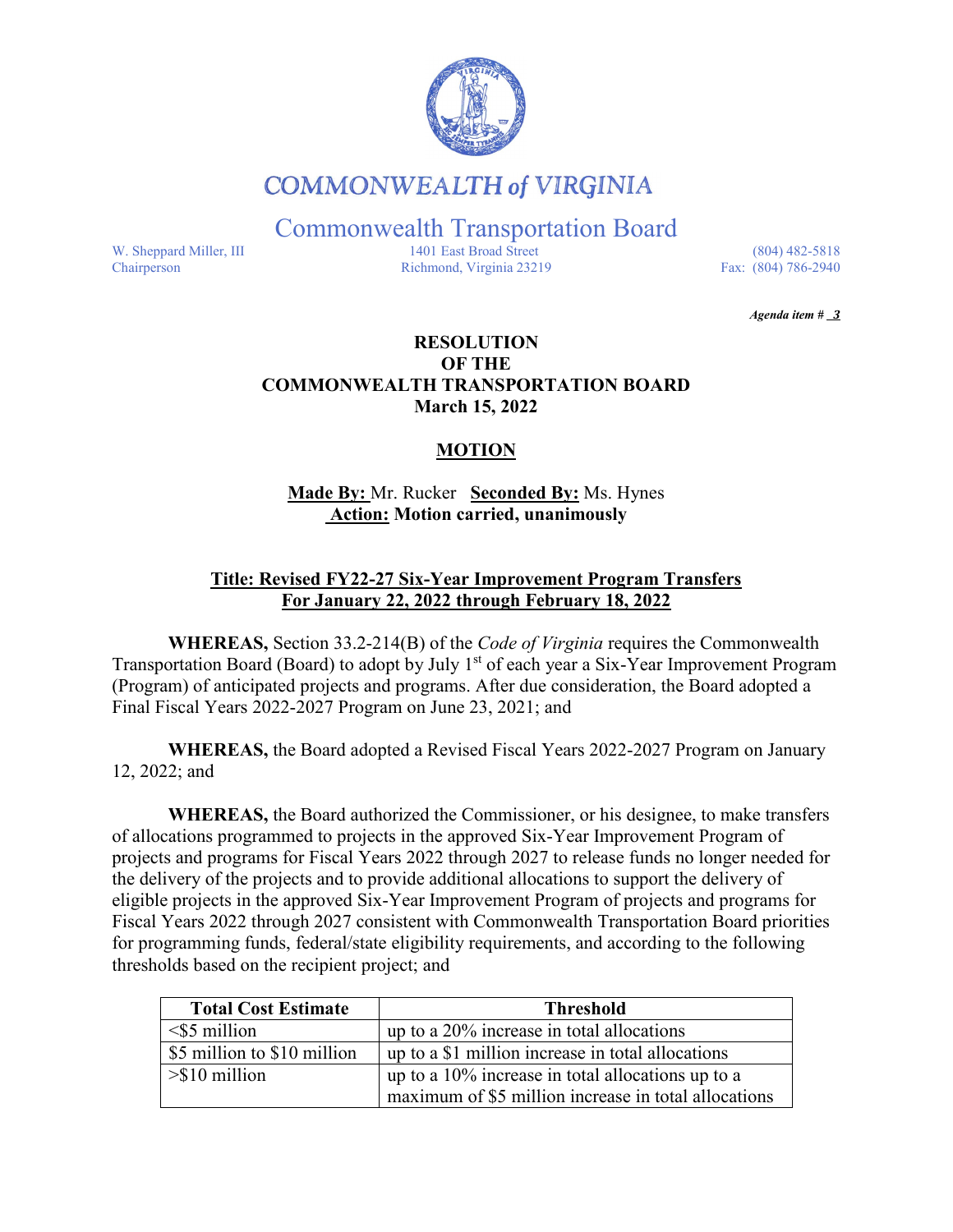Resolution of the Board Revised FY22-27 Six-Year Improvement Program Transfers for January 22, 2022 through February 18, 2022 March 15, 2022 Page 2 of 2

**WHEREAS,** the Board directed that (a) the Commissioner shall notify the Board on a monthly basis should such transfers or allocations be made; and (b) the Commissioner shall bring requests for transfers of allocations exceeding the established thresholds to the Board on a monthly basis for its approval prior to taking any action to record or award such action; and

**WHEREAS,** the Board is being presented a list of the transfers exceeding the established thresholds attached to this resolution and agrees that the transfers are appropriate.

**NOW THEREFORE, BE IT RESOLVED,** by the Commonwealth Transportation Board, that the attached list of transfer requests exceeding the established thresholds is approved and the specified funds shall be transferred to the recipient project(s) as set forth in the attached list to meet the Board's statutory requirements and policy goals.

###

###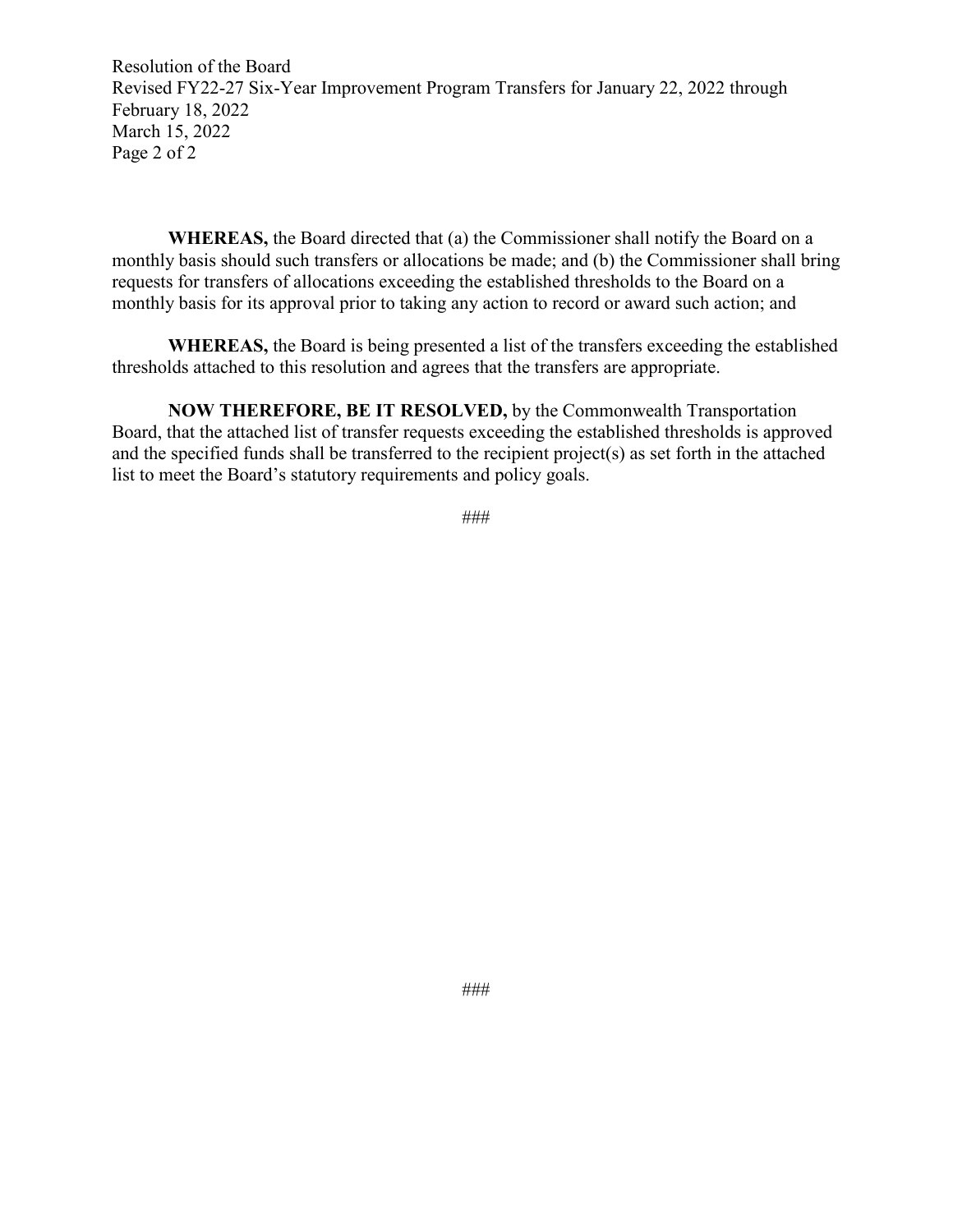# **CTB Decision Brief**

#### Revised FY2022-2027 Six-Year Improvement Program Transfers For January 22, 2022 through February 18, 2022

**Issue:** Each year the Commonwealth Transportation Board (CTB) must adopt a Six-Year Improvement Program (Program) in accordance with statutes and federal regulations. Throughout the year, it may become necessary to transfer funds between projects to have allocations available to continue and/or initiate projects and programs adopted in the Program.

**Facts:** On June 23, 2021, the CTB granted authority to the Commissioner of Highways (Commissioner), or his designee, to make transfers of allocations programmed to projects in the approved Six-Year Improvement Program of projects and programs for Fiscal Years 2022 through 2027 to release funds no longer needed for the delivery of the projects and to provide additional allocations to support the delivery of eligible projects in the approved Six-Year Improvement Program of projects and programs for Fiscal Years 2022 through 2027 consistent with Commonwealth Transportation Board priorities for programming funds, federal/state eligibility requirements, and according to the following thresholds based on the recipient project: On January 12, 2022, the CTB adopted a Revised FY22-27 Six-Year Improvement Program;

| <b>Total Cost Estimate</b>  | Threshold                                            |
|-----------------------------|------------------------------------------------------|
| $\leq$ 5 million            | up to a 20% increase in total allocations            |
| \$5 million to \$10 million | up to a \$1 million increase in total allocations    |
| $>\$ 10 million             | up to a $10\%$ increase in total allocations up to a |
|                             | maximum of \$5 million increase in total allocations |

In addition, the CTB resolved that the Commissioner should bring requests for transfers of allocations exceeding the established thresholds to the CTB on a monthly basis for its approval prior to taking any action to record or award such action.

The CTB will be presented with a resolution for formal vote to approve the transfer of funds exceeding the established thresholds. The list of transfers from January 22, 2022 through February 18, 2022 is attached.

**Recommendations:** VDOT recommends the approval of the transfers exceeding the established thresholds from donor projects to projects that meet the CTB's statutory requirements and policy goals.

**Action Required by CTB:** The CTB will be presented with a resolution for a formal vote to adopt changes to the Revised Program for Fiscal Years 2022– 2027 that include transfers of allocated funds exceeding the established thresholds from donor projects to projects that meet the CTB's statutory requirements and policy goals.

**Result, if Approved**: If approved, the funds will be transferred from the donor projects to projects that meet the CTB's statutory requirements and policy goals.

**Options:** Approve, Deny, or Defer.

**Public Comments/Reactions:** None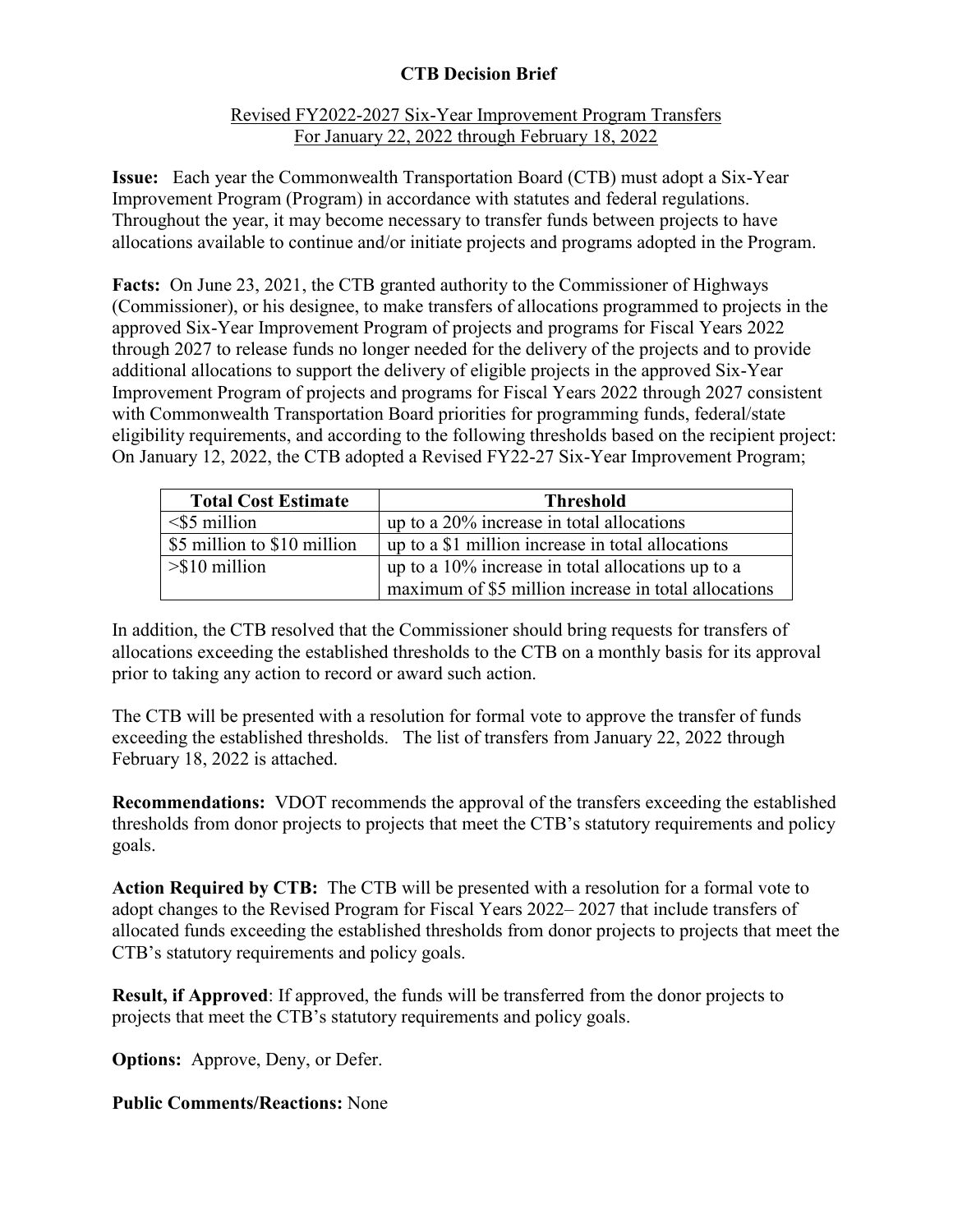#### **Six‐Year Improvement Program Allocation Transfer Threshold Report Transfers Requiring CTB Approval**

|     | NEW Row | <b>Donor District</b> | <b>Donor Description</b>                                                                                                              | <b>Donor</b>     | <b>Recipient District</b> | <b>Recipient Description</b>                                                 | Recipient  | <b>Fund Source</b>                                                                                                                                          | <b>Transfer</b> | <b>Total</b>      | <b>Total Estimate</b> | <b>Transfer</b> | <b>Comments</b>                                                                                                                                                                                      |
|-----|---------|-----------------------|---------------------------------------------------------------------------------------------------------------------------------------|------------------|---------------------------|------------------------------------------------------------------------------|------------|-------------------------------------------------------------------------------------------------------------------------------------------------------------|-----------------|-------------------|-----------------------|-----------------|------------------------------------------------------------------------------------------------------------------------------------------------------------------------------------------------------|
|     |         |                       |                                                                                                                                       | <b>UPC</b>       |                           |                                                                              | <b>UPC</b> |                                                                                                                                                             | Amount          | <b>Allocation</b> |                       | Percent         |                                                                                                                                                                                                      |
|     | A       | Statewide             | <b>STATEWIDE HIGHWAY SAFETY</b><br><b>BALANCE ENTRY</b>                                                                               | 70700            | <b>Bristol</b>            | <b>EDGE LINE RUMBLE STRIPS -</b><br><b>BRISTOL DISTRICT WIDE</b>             | 116648     | VA Safety HSIP - Federal (CF3HS0), VA<br>Safety HSIP - Softmatch (CF3HS1)                                                                                   | \$984,498       | \$2,103,708       | \$3,047,897           | 88.0%           | Transfer of surplus funds recommended<br>by District and Traffic Engineering Division<br>from the Statewide Safety Balance Entry<br>line item to a scheduled project.                                |
|     | B       | Statewide             | <b>STATEWIDE HIGHWAY SAFETY</b><br><b>BALANCE ENTRY</b>                                                                               | 70700            | Fredericksburg            | <b>DISTRICT-WIDE SYSTEMIC</b><br>RUMBLE STRIPS (FY23 THRU<br>FY25)           | 116590     | Open Container Funds - Statewide<br>(CNF221), VA Safety HSIP - Federal<br>(CF3HS0), VA Safety HSIP - Softmatch<br>(CF3HS1)                                  | \$2,425,007     | \$5,211,709       | \$5,211,709           | 87.0%           | Transfer of surplus funds recommended<br>by District and Traffic Engineering Division<br>from the Statewide Safety Balance Entry<br>line item to a scheduled project.                                |
| Yes | C       | Fredericksburg        | <b>FREDERICKSBURG DISTRICT</b><br><b>REGIONAL STP (RSTP)</b><br><b>BALANCE ENTRY, REGIONALLY</b><br><b>SIGNIFICANT PROJECTS STUDY</b> | 70713,<br>113914 | Fredericksburg            | FAMPO Intraregional East-<br>West Mobility Study, Phase II                   | 120792     | Fredericksburg HIP > 200k Federal FY21<br>(CFMA90), Fredericksburg HIP > 200k State<br>Match FY21 (CSMA91), Fredericksburg HIP-<br>CRSSA - Federal (CFCA90) | \$261,250       | \$261,250         | \$261,250             | 100.0%          | Transfer of surplus funds recommended<br>by District and MPO from the District RSTP<br>Balance Entry line item and District Study<br>Balance Entry line item to a scheduled<br>project.              |
| Yes | D       | Fredericksburg        | <b>FREDERICKSBURG DISTRICT</b><br>CMAQ BALANCE ENTRY                                                                                  | 70712            | Fredericksburg            | <b>FRED REGIONAL TRANSIT /</b><br><b>BUS PURCHASE REPLACMENT</b><br>(3)      | 120796     | CMAQ : Fredericksburg (CF5MA0), CMAQ<br>Match: Fredericksburg (CS5MA1)                                                                                      | \$217,047       | \$217,047         | \$1,632,000           | 100.0%          | Transfer of surplus funds recommended<br>by District and MPO from the District RSTP<br>Balance Entry line item to a scheduled<br>project.                                                            |
| Yes | E.      | Fredericksburg        | <b>Preliminary Engineering</b><br>Spotsylvania Co VA Clinic<br>Project                                                                | 118612           | Fredericksburg            | RTE 1 AT EXIT 126 THROUGH<br><b>AND TURN LANE</b><br><b>IMPROVEMENTS</b>     | T26299     | CMAQ: Fredericksburg (CF5MA0), CMAQ<br>Match: Fredericksburg (CS5MA1), RSTP:<br>Fredericksburg (CF2MA0), RSTP Match:<br>Fredericksburg (CS2MA1)             | \$560,951       | \$560,951         | \$22,434,591          | 100.0%          | Transfer of surplus funds recommended<br>by District and MPO from an underway<br>project to scheduled projects.                                                                                      |
| Yes |         | Fredericksburg        | <b>FREDERICKSBURG DISTRICT</b><br>CMAQ BALANCE ENTRY                                                                                  | 70712            | Fredericksburg            | <b>SPOTSYLVANIA NEW TRANSIT</b><br>AND LEASED COMMUTER<br>PARKING            | 120797     | CMAQ : Fredericksburg (CF5MA0), CMAQ<br>Match: Fredericksburg (CS5MA1)                                                                                      | \$217,047       | \$217,047         | \$3,740,000           | 100.0%          | Transfer of surplus funds recommended<br>by District and MPO from the District RSTP<br>Balance Entry line item to a scheduled<br>project.                                                            |
|     | G       | Fredericksburg        | <b>REGIONALLY SIGNIFICANT</b><br><b>PROJECTS STUDY</b>                                                                                | 113914           | Fredericksburg            | <b>VCR TRAIL - BRIDGES OVER</b><br>RTE. 3 AND US 1 - STUDY                   | 111682     | Fredericksburg HIP-CRSSA - Federal<br>(CFCA90)                                                                                                              | \$32,850        | \$107,850         | \$75,000              | 43.8%           | Transfer of surplus funds recommended<br>by District and MPO from the District<br>Study Balance Entry line item to a<br>scheduled project.                                                           |
|     | н       | Salem                 | #SGR Salem - VDOT SGR<br>Bridge - Balance Entry                                                                                       | T13911           | Salem                     | #SGR23VB INTERSTATE 81 NB<br><b>BRIDGE REPLACEMENT &amp;</b><br>ROUTE 232 BR | 56899      | SGR Bridge Federal NHPP (SFB110), SGR<br>Bridge Soft Match NHPP (SFB111)                                                                                    | \$6,209,122     | \$67,745,393      | \$61,536,271          | 10.1%           | Transfer of surplus funds recommended<br>by District and Structure and Bridge<br>Division from the District SGR Bridge<br>Balance Entry line item to an underway<br>project. Funded to award amount. |
|     |         | Statewide             | <b>INTERSTATE CORRIDOR</b><br><b>IMPROVEMENT PLAN SYIP</b><br><b>BALANCE ENTRY</b>                                                    | 115762           | Staunton                  | #181CIP SB EXIT 205 EXTEND<br><b>ACCELERATION LANE (ID #59)</b>              | 116245     | I-81 Corridor Funds - State (CS9181)                                                                                                                        | \$643,302       | \$2,133,857       | \$2,133,857           | 43.2%           | Transfer of surplus funds recommended<br>by District from the Statewide Interstate<br>Corridor Improvement Balance Entry line<br>item to a scheduled project.                                        |